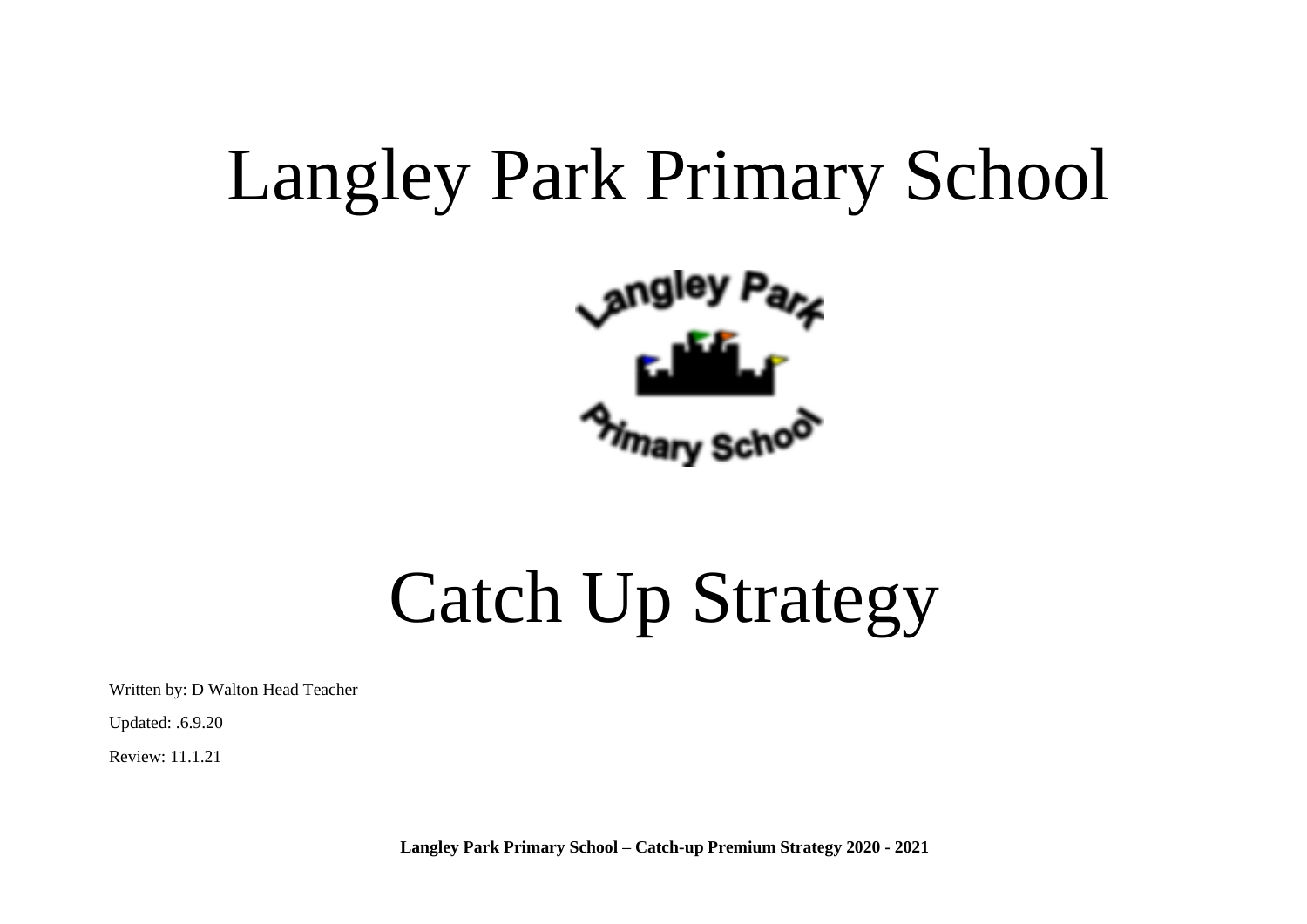## *Funding allocation*

#### *(Mainstream Schools)*

Schools' allocations will be calculated on a per pupil basis, providing each mainstream school with a total of £80 for each pupil in years reception through to 11.

Langley park primary Primary School will be allocated £12,640

#### *Payments*

This funding will be provided in 3 tranches. Schools will be provided schools with an initial part payment in autumn 2020, based on the latest available data on pupils. A second grant payment will be paid in early 2021, based on updated pupil and place data. For mainstream schools, the 4 to 15 pupil headcount from the October 2020 census will be used.

The second grant payment will also take account of the initial part payment made in autumn 2020 so that schools will receive a total of **£46.67** per pupil. A further £33.33 per pupil will be paid during the summer term 2021.

Though funding has been calculated on a per pupil basis, schools should use the sum available to them as a single total from which to prioritise support for pupils according to their need.

As the catch-up premium has been designed to mitigate the effects of the unique disruption caused by coronavirus (COVID-19), the grant will only be available for the 2020 to 2021 academic year. It will not be added to schools' baselines in calculating future years' funding allocations.

Langley Park Primary School will receive:

£4001 paid in the autumn term (based on 150 pupils)

£3240 paid n the spring term (based on 162 pupils)

£5399 paid in the summer term (based on 162 pupils)

## *Use of funds*

Schools should use this funding for specific activities to support their pupils to catch up for lost teaching over the previous months, in line with the guidance on [curriculum expectations for the next academic year.](https://www.gov.uk/government/publications/actions-for-schools-during-the-coronavirus-outbreak/guidance-for-full-opening-schools#section-3-curriculum-behaviour-and-pastoral-support) (See also **[EEF -](https://educationendowmentfoundation.org.uk/covid-19-resources/guide-to-supporting-schools-planning/) [School Planning Guide 2020-21](https://educationendowmentfoundation.org.uk/covid-19-resources/guide-to-supporting-schools-planning/)** )

Schools have the flexibility to spend their funding in the best way for their cohort and circumstances.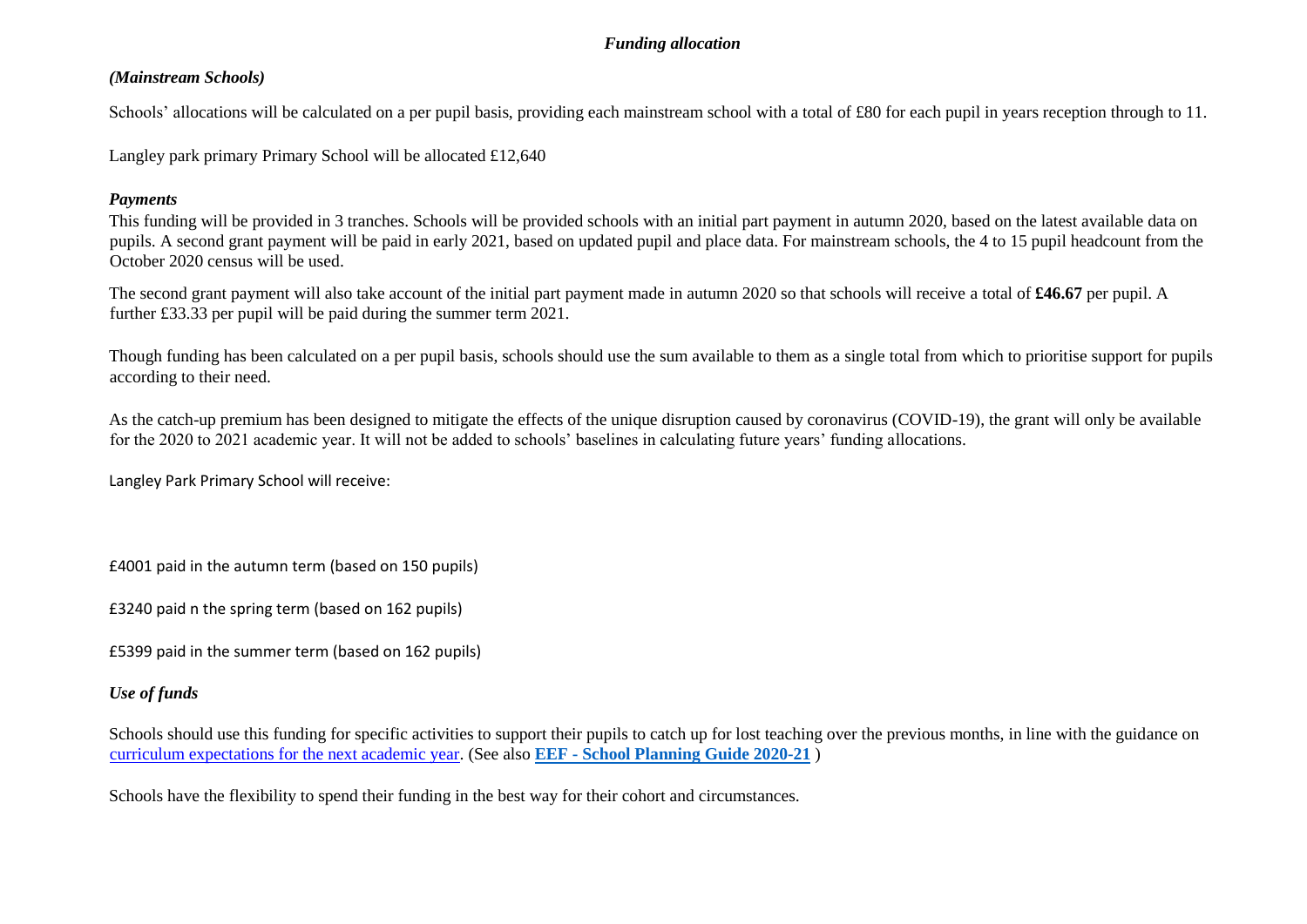### *Accountability and monitoring*

As with all government funding, school leaders must be able to account for how this money is being used to achieve our central goal of schools getting back on track and teaching a normal curriculum as quickly as possible.

Given their role in ensuring schools spend funding appropriately and in holding schools to account for educational performance, governors and trustees should scrutinise schools' approaches to catch-up from September, including their plans for and use of catch-up funding. This should include consideration of whether schools are spending this funding in line with their catch-up priorities, and ensuring appropriate transparency for parents*.* (**DfE guidance - Coronavirus (COVID-19) catch-up premium - updated 24/08/2020)** 

#### **School Overview**

| Number of pupils in school $YR - Y6$                         | 162                           |
|--------------------------------------------------------------|-------------------------------|
| Proportion of Pupil Premium children                         | 53%                           |
| Catch-up Premium allocation (No. of pupils $x \text{ £80}$ ) | £15,200                       |
| Publish Date                                                 | 6.9.20                        |
| <b>Review Dates</b>                                          | 11.12.20<br>9.4.21<br>10.7.21 |
| Statement created by                                         | Dan Walton (Head Teacher)     |
| Governor Lead                                                | Claire Copestake (Chair)      |

## **Context of the school and rationale for the strategy**

'Children and young people across the country have experienced unprecedented disruption to their education as a result of coronavirus (COVID-19). Those from the most vulnerable and disadvantaged backgrounds will be among those hardest hit. The aggregate impact of lost time in education will be substantial, and the scale of our response must match the scale of the challenge.

We know that we have the professional knowledge and expertise in the education system to ensure that children and young people recover and get back on track. Returning to normal educational routines as quickly as possible will be critical to our national recovery, and the government intends for schools and colleges to fully open in September.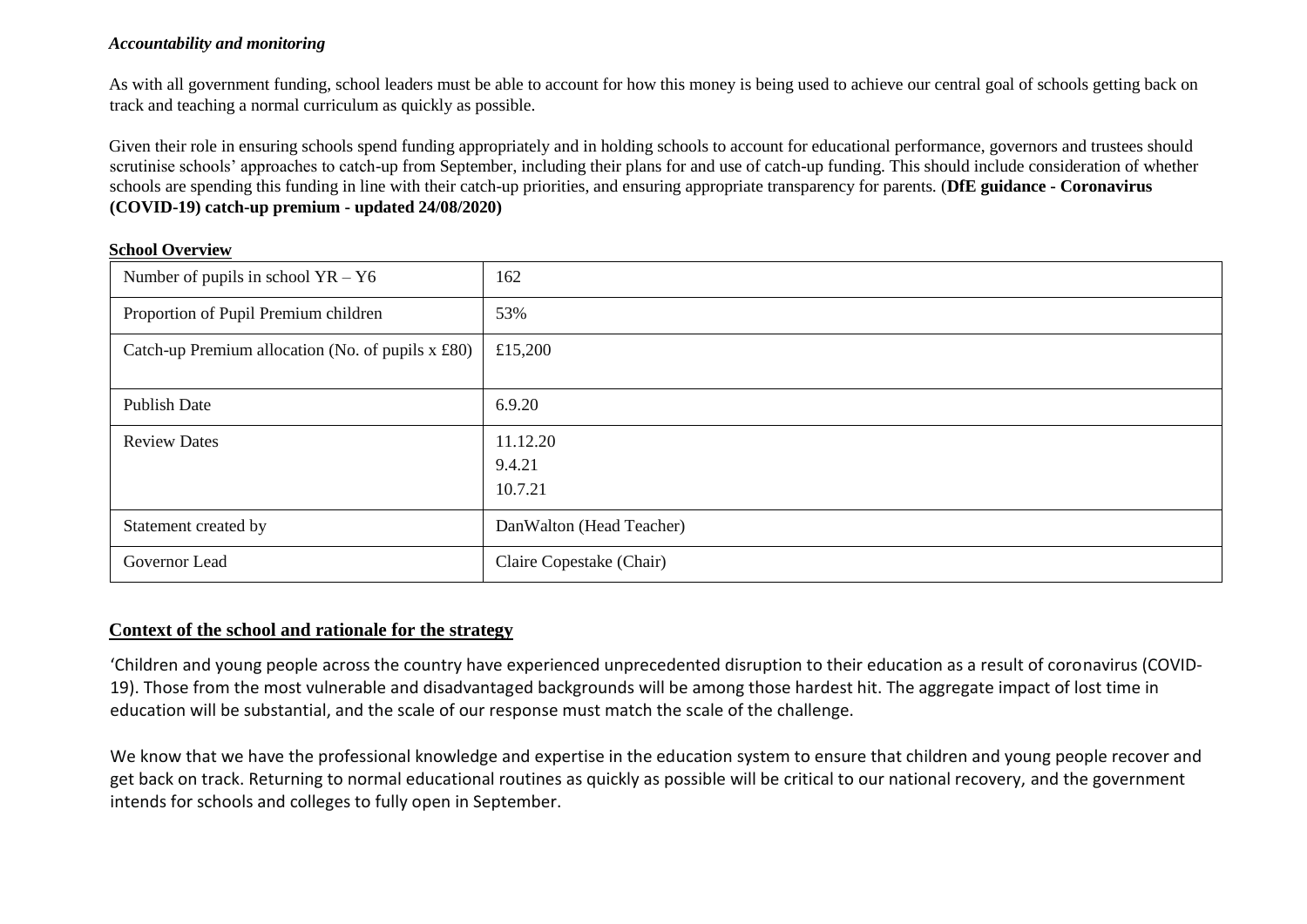The government has announced £1 billion of funding to support children and young people to catch up. This includes a one-off universal £650 million catch-up premium for the 2020 to 2021 academic year to ensure that schools have the support they need to help all pupils make up for lost teaching time.'

Rationale – DfE (2020)

.

Langley Park Primary School is a smaller than average sized primary school in the heart of the community.

Our village is hugely varied and we welcome members of our school from all contexts which means our classes have a rich variety of experiences and circumstances. These variations in home circumstances were acutely high lighted during the national lock down as well as over the summer break. These findings have aided the development and priorities our school has and what was required to help those children requiring academic and mental well-being support.

## **Barriers to future attainment**

|                       |             | <b>Barrier</b>                                                                                                                                  | <b>Desired outcome</b>                                                                                                                                                |
|-----------------------|-------------|-------------------------------------------------------------------------------------------------------------------------------------------------|-----------------------------------------------------------------------------------------------------------------------------------------------------------------------|
|                       | A           | Staff require a clear over sight of children's knowledge<br>and attainment on entry to school following the lead up<br>from March to September. | Staff are further informed and have greater clarity about the gaps in children'; s<br>knowledge and can clearly adapt the curriculum or plan interventions for pupils |
|                       | B           | Home learning was varied depending on home<br>circumstances, our school aims to provided a mirrored<br>approach to home learning moving forward | A strong remote learning offer is in place                                                                                                                            |
| eaching<br>priorities | $\mathbf C$ | Traditional CPD is no longer possible due to COVID<br>restrictions                                                                              | Staff to access high quality CPD focussing on improving and refining teaching and<br>learning using an evidence based approach.                                       |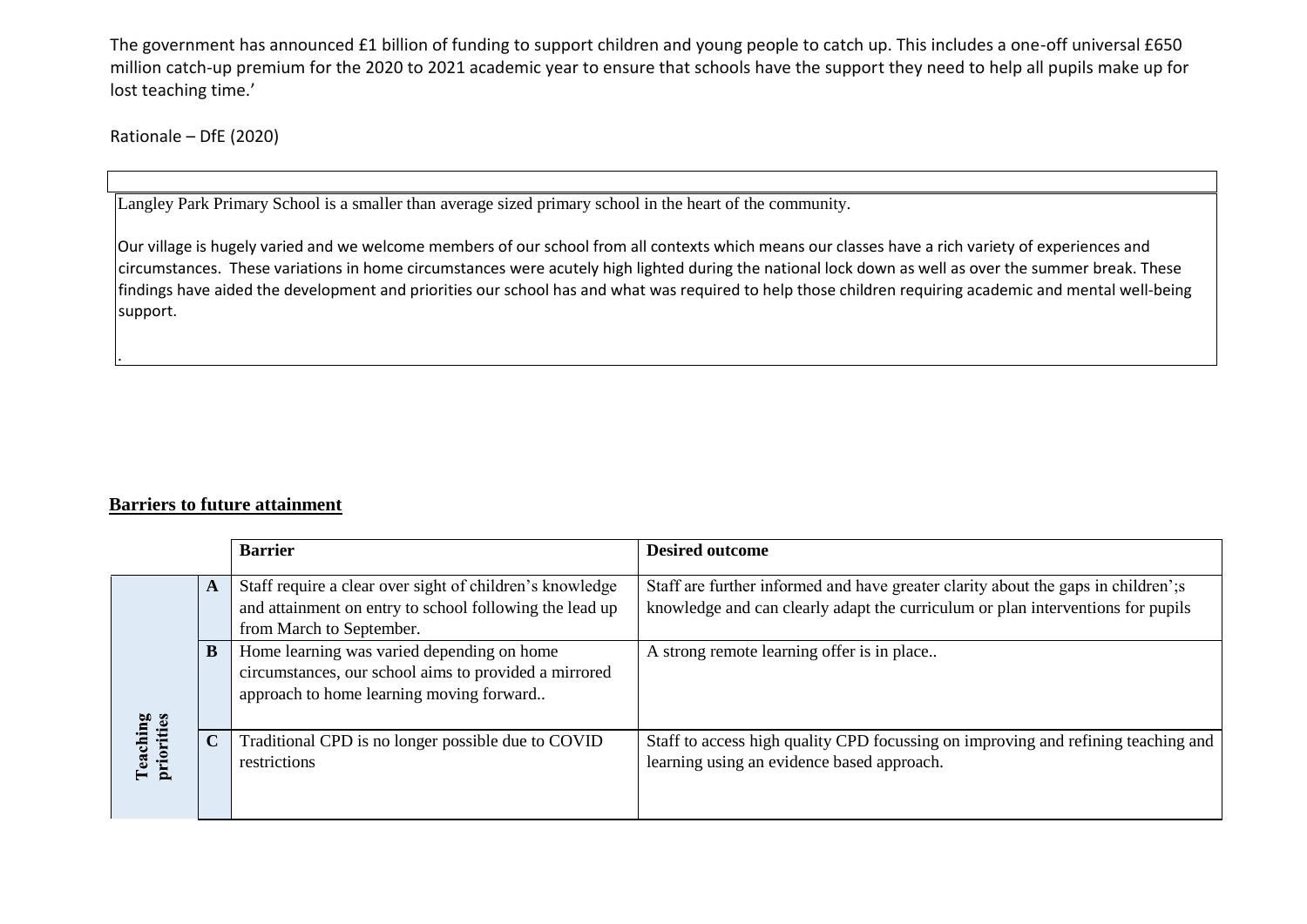|                   | D                                                   | COVID restrictions require resources to be shared much<br>less frequently than would be the norm.            | Children will have the same access to reading books and resources as was the case<br>before restrictions were put into place. |  |  |  |
|-------------------|-----------------------------------------------------|--------------------------------------------------------------------------------------------------------------|-------------------------------------------------------------------------------------------------------------------------------|--|--|--|
|                   |                                                     |                                                                                                              |                                                                                                                               |  |  |  |
|                   | E                                                   | Phonics provision accessed during National lockdown<br>was very varied                                       | Pupils continue their phonics learning whether in school or at home and make<br>good progress in this key area.               |  |  |  |
| Targeted academic | F                                                   | Insufficient access to IT equipment.                                                                         | Our curriculum offer will be accessible to all, in school or those accessing home<br>learning.                                |  |  |  |
|                   | G                                                   | Many pupils enter school with speech and language skills                                                     | School to use 'Launchpad for literacy' to boost pupil's skills.                                                               |  |  |  |
| support           | well below what is expected for their age, this was |                                                                                                              | School to access Nuffield Early Language Programme                                                                            |  |  |  |
|                   |                                                     | compounded with the national lockdown.                                                                       |                                                                                                                               |  |  |  |
|                   |                                                     |                                                                                                              |                                                                                                                               |  |  |  |
| Strategies        | н                                                   | Some pupils are struggling to settle back into class<br>routines and have a limited attention span linked to | All pupils are able to focus on their learning during lessons.                                                                |  |  |  |
|                   |                                                     | difficulties experienced due to COVID 19 and lack of<br>school learning experiences since March 2020.        |                                                                                                                               |  |  |  |
|                   |                                                     | Staff as well as pupils have been affected in a variety of                                                   | Staff to be well supported throughout the academic year and beyond.                                                           |  |  |  |
| Wider             |                                                     | ways through the pandemic and support is required to                                                         |                                                                                                                               |  |  |  |
|                   |                                                     | maintain a highly effective teaching team.                                                                   |                                                                                                                               |  |  |  |
|                   |                                                     | Limited access to sport and outdoor activities                                                               | Children are given regular opportunities to learn and exercise outdoors in order to                                           |  |  |  |
|                   |                                                     |                                                                                                              | improve health and wellbeing                                                                                                  |  |  |  |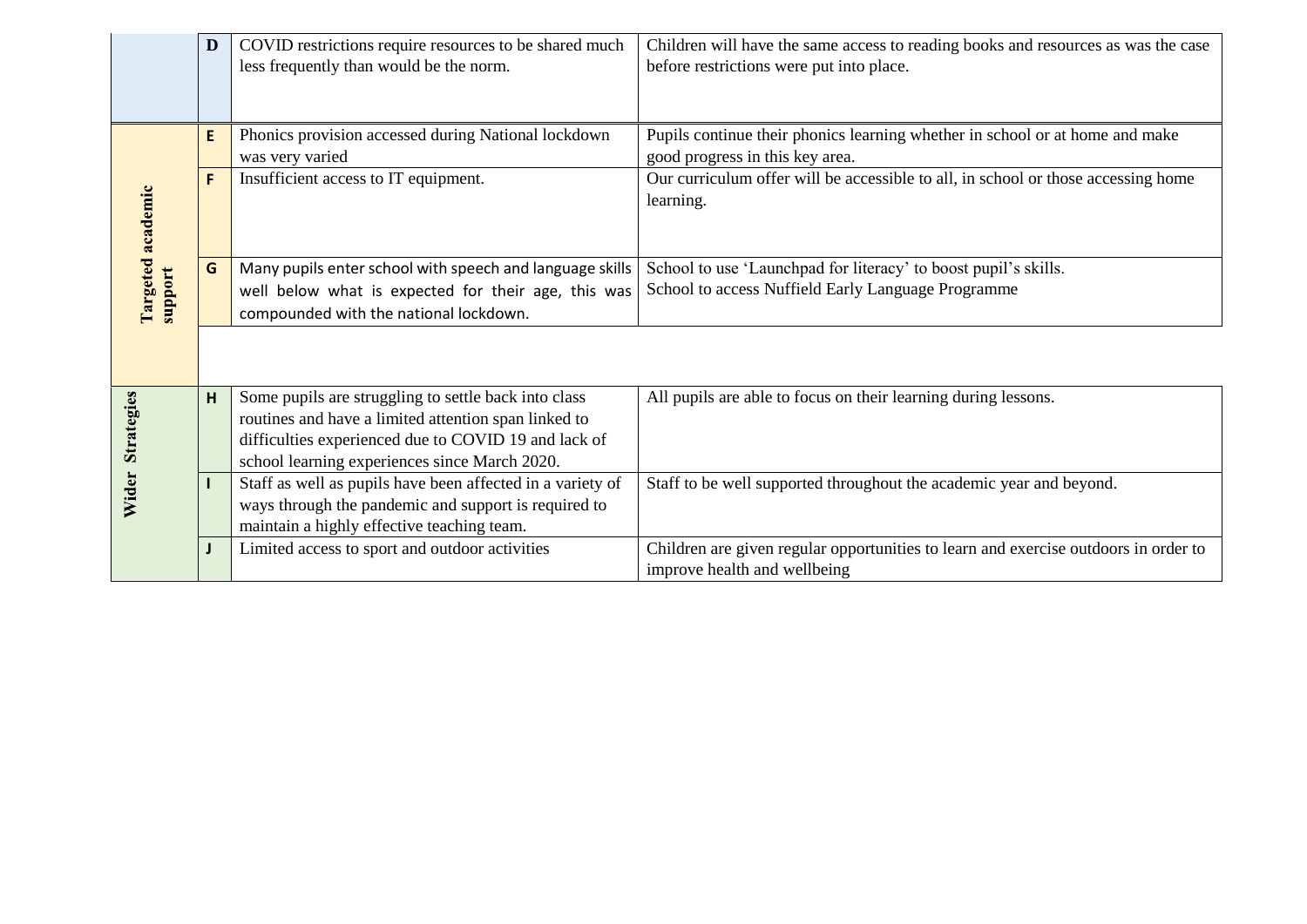## **Teaching priorities for current academic year**

| <b>Barrier</b> | <b>Action</b>                                                                    | <b>Desired</b>                                                                                       | <b>Evidence source</b>                                                                                                     | Cost                                                                                                                                | <b>Baseline</b> data                                                                                                     | <b>Person</b>                                                                               | Impact/evaluation (autumn, |
|----------------|----------------------------------------------------------------------------------|------------------------------------------------------------------------------------------------------|----------------------------------------------------------------------------------------------------------------------------|-------------------------------------------------------------------------------------------------------------------------------------|--------------------------------------------------------------------------------------------------------------------------|---------------------------------------------------------------------------------------------|----------------------------|
|                |                                                                                  | outcome                                                                                              |                                                                                                                            |                                                                                                                                     |                                                                                                                          | responsible                                                                                 | spring, summer)            |
| $\mathbf A$    | Robust assessment of<br>children's on entry<br>attainment                        | All classes to<br>conduct a rapid<br>and thorough<br>assessment of<br>pupil's on entry<br>attainment | NTS assessments<br>provide a standardised<br>score which can be<br>used to track progress<br>made by individual<br>pupils. | £650                                                                                                                                | Determined from<br>on entry data                                                                                         | All Tecahing<br>$\operatorname{staff}$                                                      | Autumn term                |
| $\, {\bf B}$   | Home learning offer<br>to be improved and<br>mirror learning offer<br>in school. | Better<br>engagement with<br>home learning<br>offer.<br>Resources to be<br>accessible to all.        | Effective parental<br>engagement supports<br>learning (EEF)                                                                | £2000 for<br>supplementing<br>resources such<br>as<br>supplementary<br>Power Maths<br>books,<br>exercise<br>books and<br>stationery | Determined from<br>parent and pupil<br>surveys<br>Determined from<br>engagement in<br>online homework<br>during lockdown | DW (HT)<br>LB (DHT)<br>ES (English<br>Lead)<br><b>CT</b><br>(Foundation<br>Subject<br>Lead) | Autumn term                |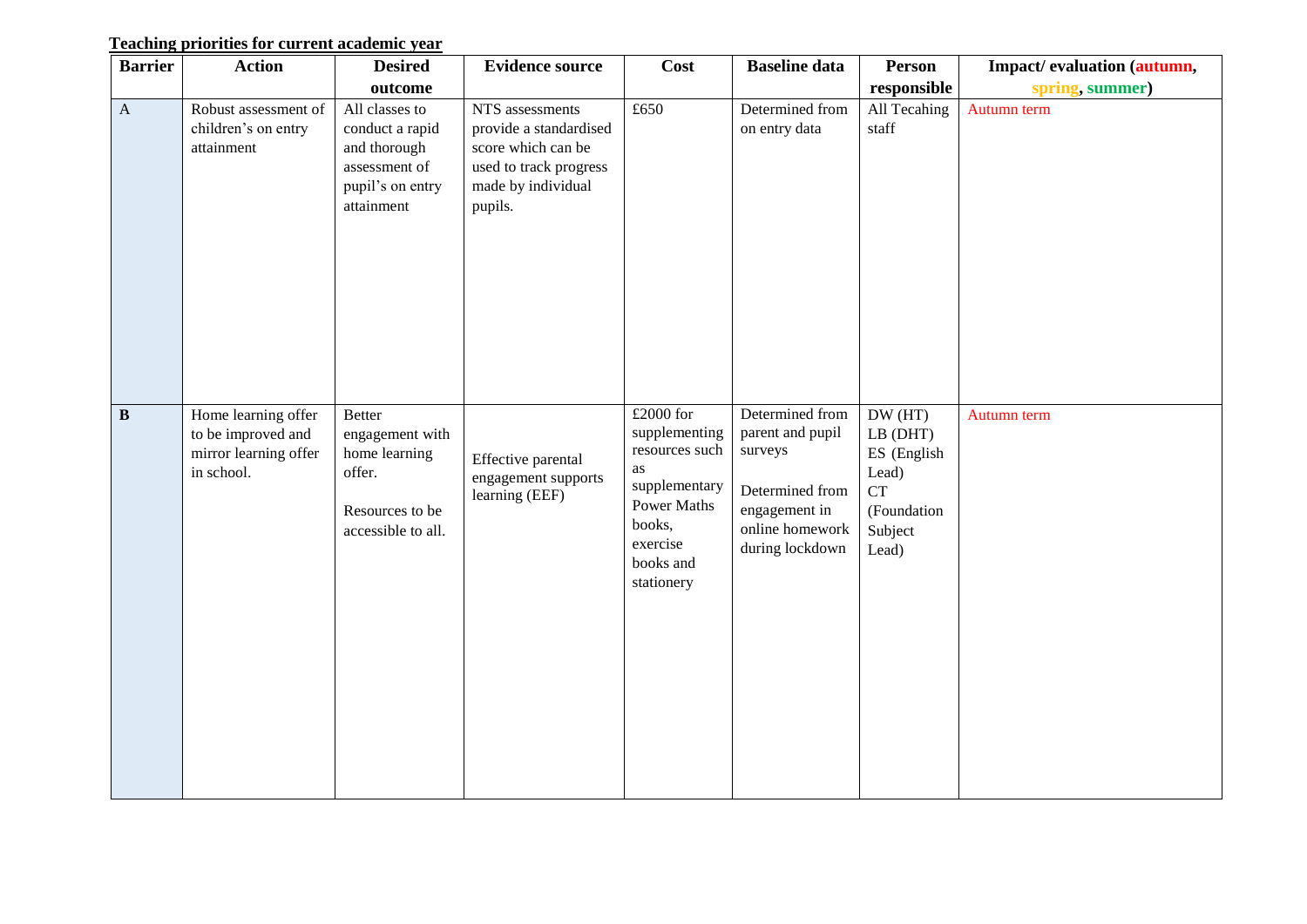| $\overline{\mathbf{C}}$ | Engage in high<br>quality CPD                  | Ensure teaching<br>and learning CPD<br>is accessed and<br>makes an impact<br>in all classrooms | £1000<br>Teacher walk<br>thru's,<br>National<br><b>Online Safety</b><br>Hub | Initial<br>observations of<br>classroom<br>practise, work<br>scrutinies.                        | DW(HT)<br>AA (Office<br>Admin)                                             |        |
|-------------------------|------------------------------------------------|------------------------------------------------------------------------------------------------|-----------------------------------------------------------------------------|-------------------------------------------------------------------------------------------------|----------------------------------------------------------------------------|--------|
| $\mathbf D$             | Purchase/Source extra<br>resources for Reading | Restock areas of<br>library to support<br>reading in school<br>and at home.                    | $\pounds$ TBC                                                               | Accelerated<br>Reader Coverage<br>shows some<br>levels of books<br>are used very<br>frequently. | DW(HT)<br>$\mathop{\hbox{\rm ES}}$<br>$\overline{(\ }$<br>English<br>Lead) | Autumn |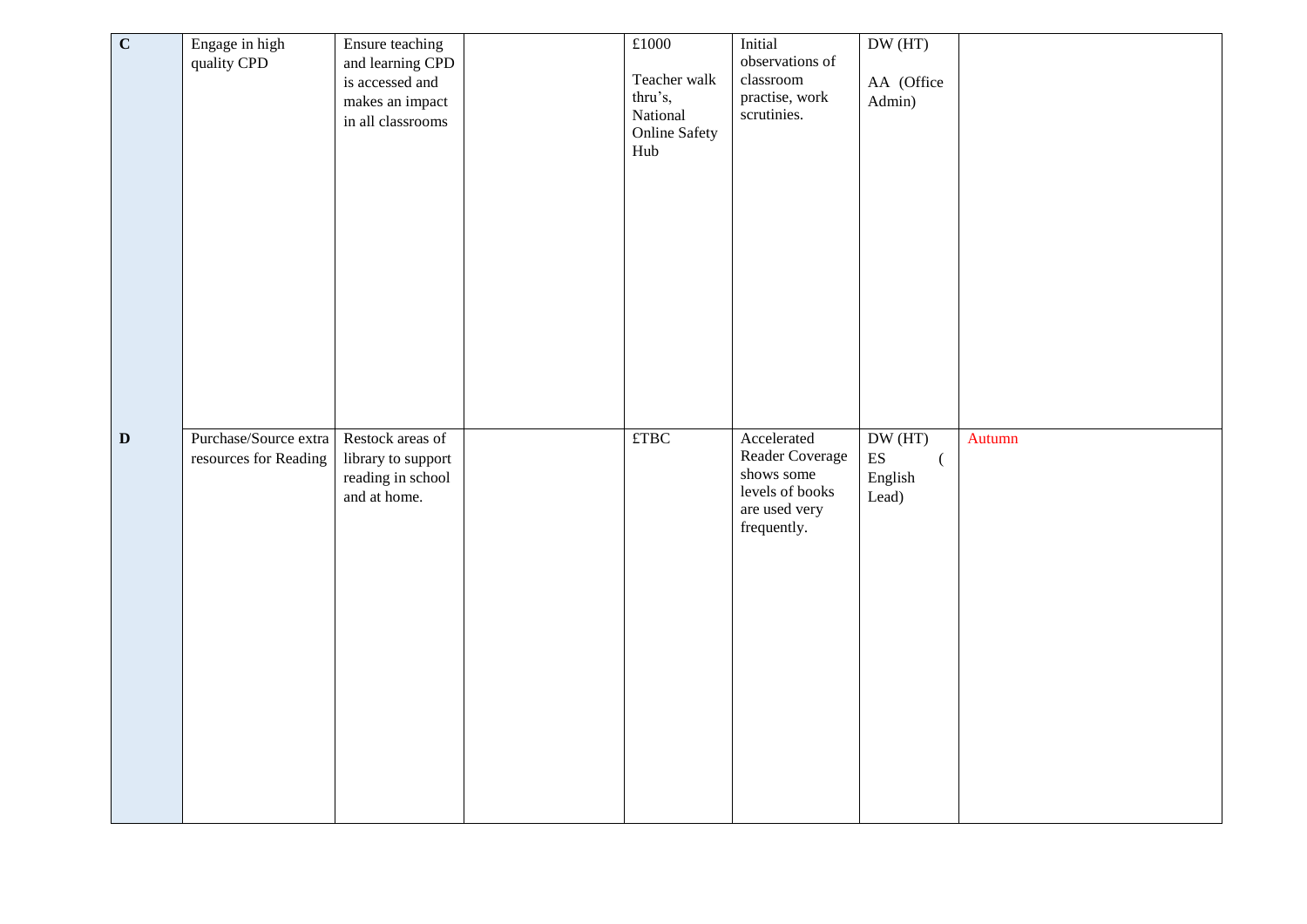|                | <b>Targeted academic support</b>                                                                                  |                                                                                                   |                                                                      |                               |                                                                           |                       |                                                |
|----------------|-------------------------------------------------------------------------------------------------------------------|---------------------------------------------------------------------------------------------------|----------------------------------------------------------------------|-------------------------------|---------------------------------------------------------------------------|-----------------------|------------------------------------------------|
| <b>Barrier</b> | <b>Action</b>                                                                                                     | <b>Desired outcome</b>                                                                            | <b>Evidence source</b>                                               | Cost                          | <b>Baseline</b> data                                                      | Person<br>responsible | Impact/ evaluation (autumn, spring,<br>summer) |
| ${\bf E}$      | <b>Evolve Phonic</b><br>provision to ensure<br>all pupils can access<br>the required<br>sessions and<br>material. | Progress is<br>accelerated termly<br>to ensure pupils are<br>able to access<br>phonics provision. | <b>Education Endowment</b><br>Fund Teaching and<br>Learning Toolkit: | <b>RWINC</b><br>$\pounds1200$ | Determined from<br>assessments made<br>at the start of the<br>autumn term | ES (English<br>Lead)  | Autumn 2020                                    |
|                |                                                                                                                   |                                                                                                   |                                                                      |                               |                                                                           |                       |                                                |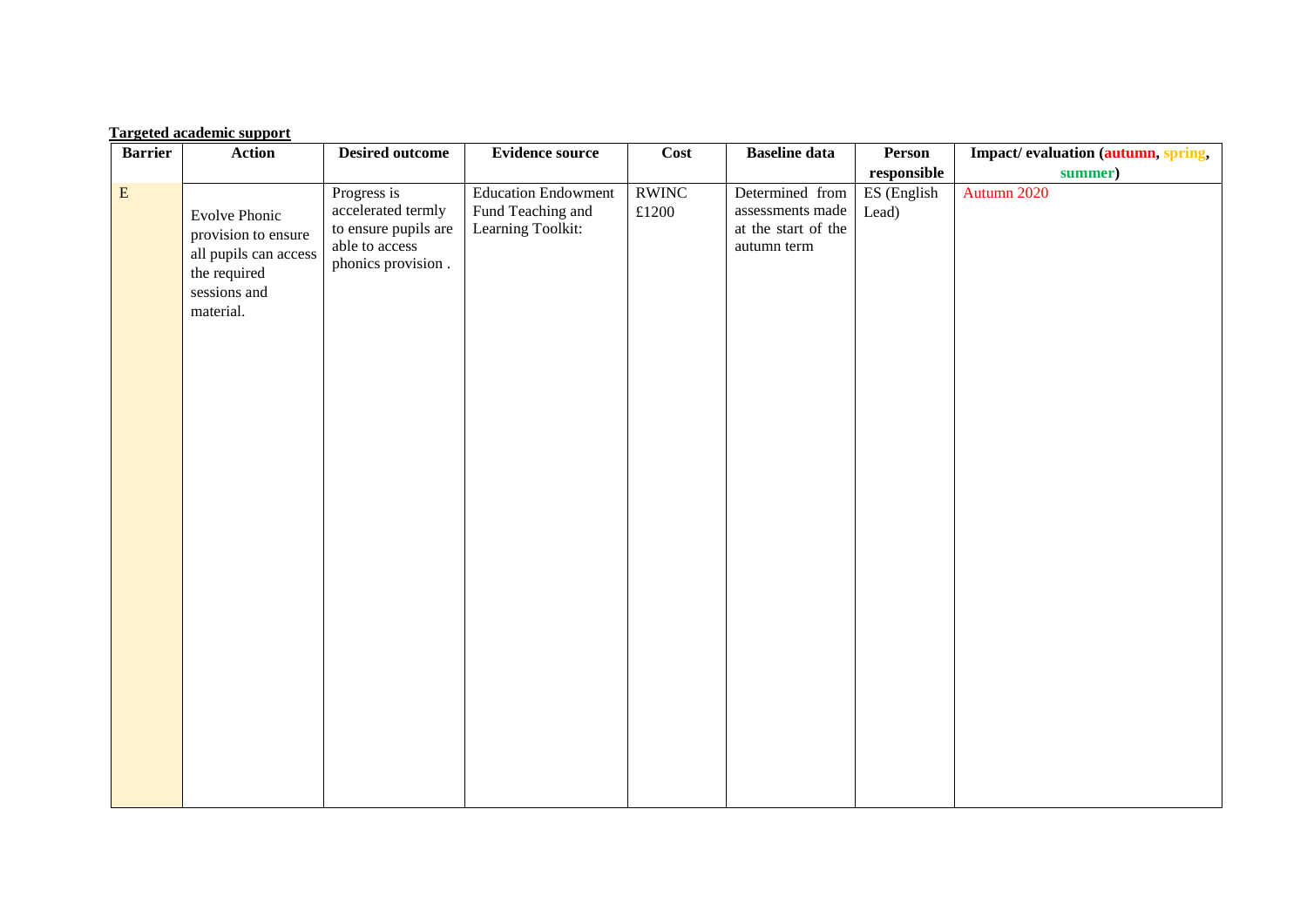| $\overline{\mathrm{F}}$ | Ensure home<br>learning is<br>accessible to all                                                                              | All pupils to be able<br>to access home<br>learning, IT access<br>not to be a barrier. | <b>Education Endowment</b><br>Fund Teaching and<br>Learning Toolkit: | £1,000 for<br>printed<br>resources,<br>Vodafone<br><b>SIMs</b><br>available for<br>parents                      | Parent surveys,<br>pupil voice    | DW (HT)<br>LB (DHT)                 | Autumn 2020 |
|-------------------------|------------------------------------------------------------------------------------------------------------------------------|----------------------------------------------------------------------------------------|----------------------------------------------------------------------|-----------------------------------------------------------------------------------------------------------------|-----------------------------------|-------------------------------------|-------------|
| $\overline{G}$          | Interventions and<br>adaptations to the<br>curriculum in place<br>to improve pupil's<br>communication and<br>language skills | Pupil's knowledge<br>and skills in this are<br>ato improve.                            |                                                                      | Launchpad<br>for Literacy<br>(paid for by<br>Pupil<br>Premium)<br>Nuffield<br>Early<br>Language<br>Intervention | See Autumn term<br>an spring data | DW (HT)<br>GR (early<br>Years Lead) |             |

**Wider strategies**

| <b>Barrier</b> | Action | ' outcome<br>Desirec<br>. | <b>Evidence source</b> | Cost | <b>Baseline data</b> | Person                  | lmpact/<br>evaluation |
|----------------|--------|---------------------------|------------------------|------|----------------------|-------------------------|-----------------------|
|                |        |                           |                        |      |                      | $\cdots$<br>responsible | summer                |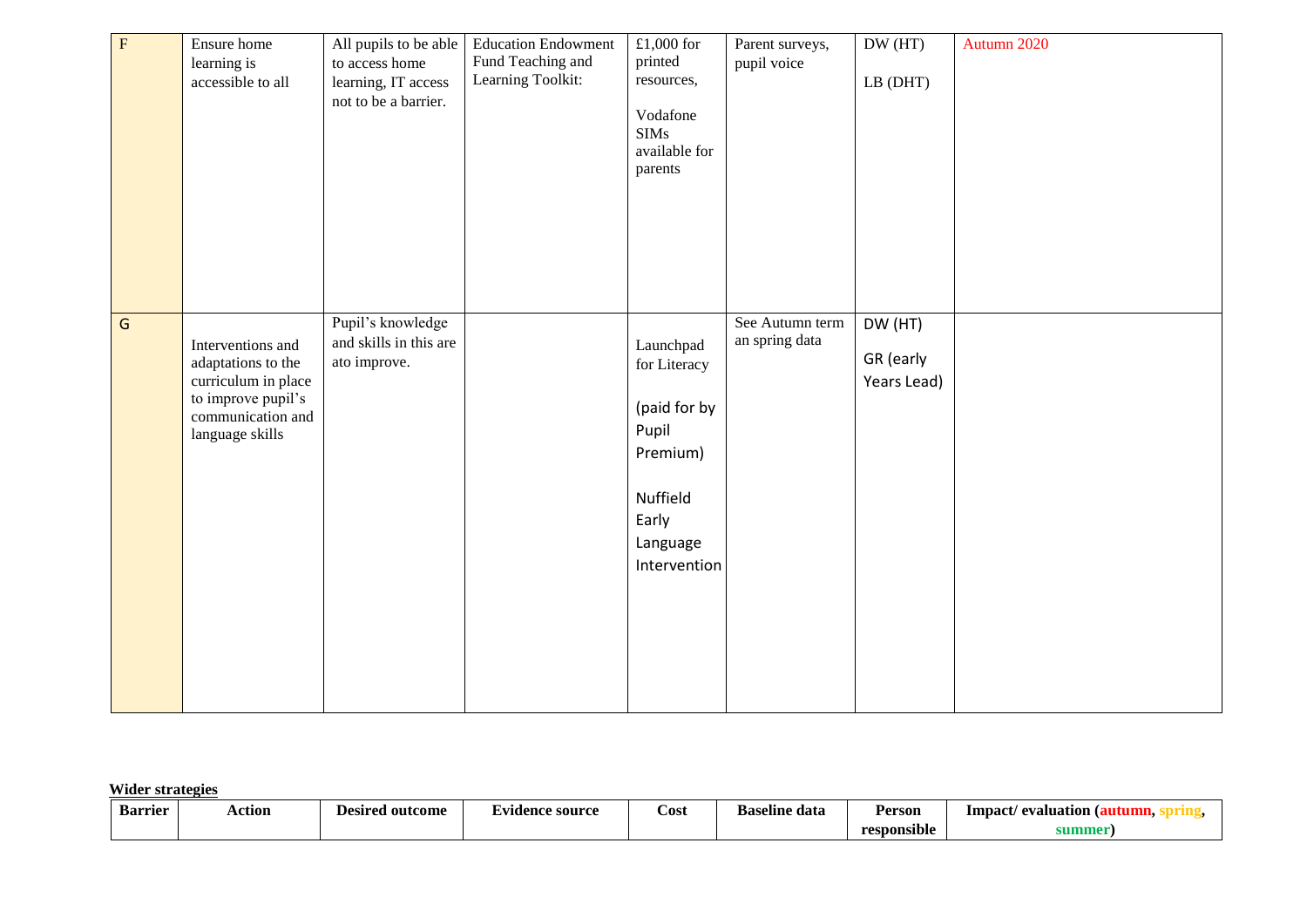| H       | All staff to<br>understand and be<br>able to identify<br>issues with pupil<br>mental well being,<br>pupil well being to<br>be given a high<br>priroirty. | Positive impact on<br>identified SEMH<br>pupils' emotional<br>wellbeing.           | <b>Education Endowment</b><br>Fund Teaching and<br>Learning Toolkit:<br><b>Behaviour</b><br>Interventions $(+3)$<br>Social and Emotional<br>Learning $(+4)$<br>Metacognition and<br>Self-Regulation $(+7)$ |                  | Pupil<br>Questionnaire,<br>staff questionnaire                                     | DW (HT)<br><b>CT</b> | Autumn 2020 |
|---------|----------------------------------------------------------------------------------------------------------------------------------------------------------|------------------------------------------------------------------------------------|------------------------------------------------------------------------------------------------------------------------------------------------------------------------------------------------------------|------------------|------------------------------------------------------------------------------------|----------------------|-------------|
| $\perp$ | Staff to be<br>supported and their<br>well being given a<br>high priority                                                                                | Positive<br>workforce<br>who feel valued, safe<br>and secure in school             |                                                                                                                                                                                                            | £TBC<br>Est £200 | Coaching<br>sessions for staff                                                     | DW(HT)<br>SC (Coach) | Autumn 2020 |
| J       | Plan opportunities<br>for outdoor sports<br>and learning<br>throughout the<br>year                                                                       | Children's fitness<br>levels and mental<br>health and<br>wellbeing will<br>improve | Outdoor learning has<br>huge benefits for<br>pupils and teachers<br>LOTC (2020)                                                                                                                            | £600<br>Scout Ed | Pupil Wellbeing<br>Questionnaires<br>and reverse<br>Parents' Evening<br>interviews | <b>SLT</b>           | Spring 2020 |

## **Additional funding supporting provision**

There are obvious links between Catch Up funding and Pupil Premium Funding

Our Local Community have contributed massively to our school, as have the Co-Op, Greggs Foundation and our fabulous Friends of the School.

## **Governance – monitoring the effectiveness of the Pupil Premium Strategy**

As with all school funding, governors need to be aware of what it is to be spent on and why. It may be a good idea to involve the same governors who are involved in monitoring the use of pupil premium funding, as they should be used to the format used.